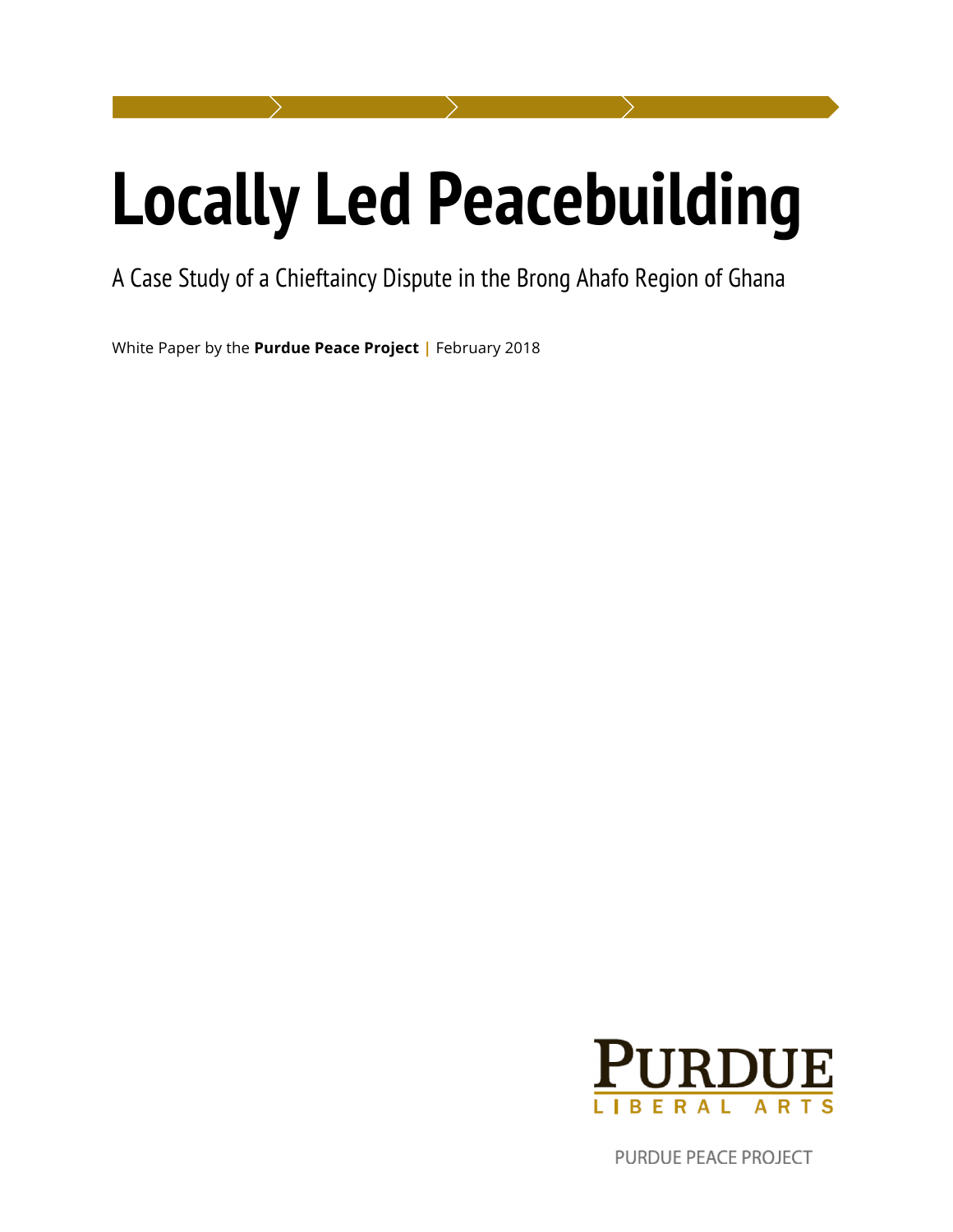## **Summary**

Locally led peacebuilding, also referred to as locally driven peacebuilding, is a move to recognize that those who are directly affected by conflict should drive peacebuilding efforts. This white paper responds to calls for more data-driven exemplars of locally driven peacebuilding. It does so by presenting as a case study the work of the Purdue Peace Project (PPP) in the Brong Ahafo Region of Ghana to help prevent violence related to a long-standing chieftaincy dispute. This paper:

- Summarizes the PPP's approach to locally led peacebuilding generally and in response to the chieftaincy dispute specifically;
- Identifies key peacebuilding strategies enacted by the local peace committee that emerged from the PPP's efforts to bring diverse actors groups together to engage in dialogue to promote peace, including advocating with influencers, spreading peace messages through media, engaging in community outreach, and mobilizing the community;
- Details the range of monitoring and evaluation efforts by the PPP team to assess the impact of the project;
- Highlights key outcomes of the project at the community, group, and individual levels;
- And offers key takeaways and recommendations to advance locally led peacebuilding.

# **About the Purdue Peace Project**

*The Purdue Peace Project's (PPP) mission is to encourage and assist local citizens in fragile states to address clearly identified situations that threaten to lead to political violence. In promoting locally driven and inclusive approaches to peacebuilding, we seek to reduce the likelihood of political violence and contribute to lasting peace. In doing so, we also seek to add to the body of knowledge in this field by documenting and disseminating our work to practitioners and scholars alike.* 

#### *For more information, contact PPP Director Dr. Stacey Connaughton, sconnaug@purdue.edu.*

Beering Hall of Liberal Arts and Education, Room 2114 | 100 N. University Street West Lafayette IN 47907, USA Phone: 765.494.3429 | Fax: 765.496.1394 | Web: https://www.cla.purdue.edu/ppp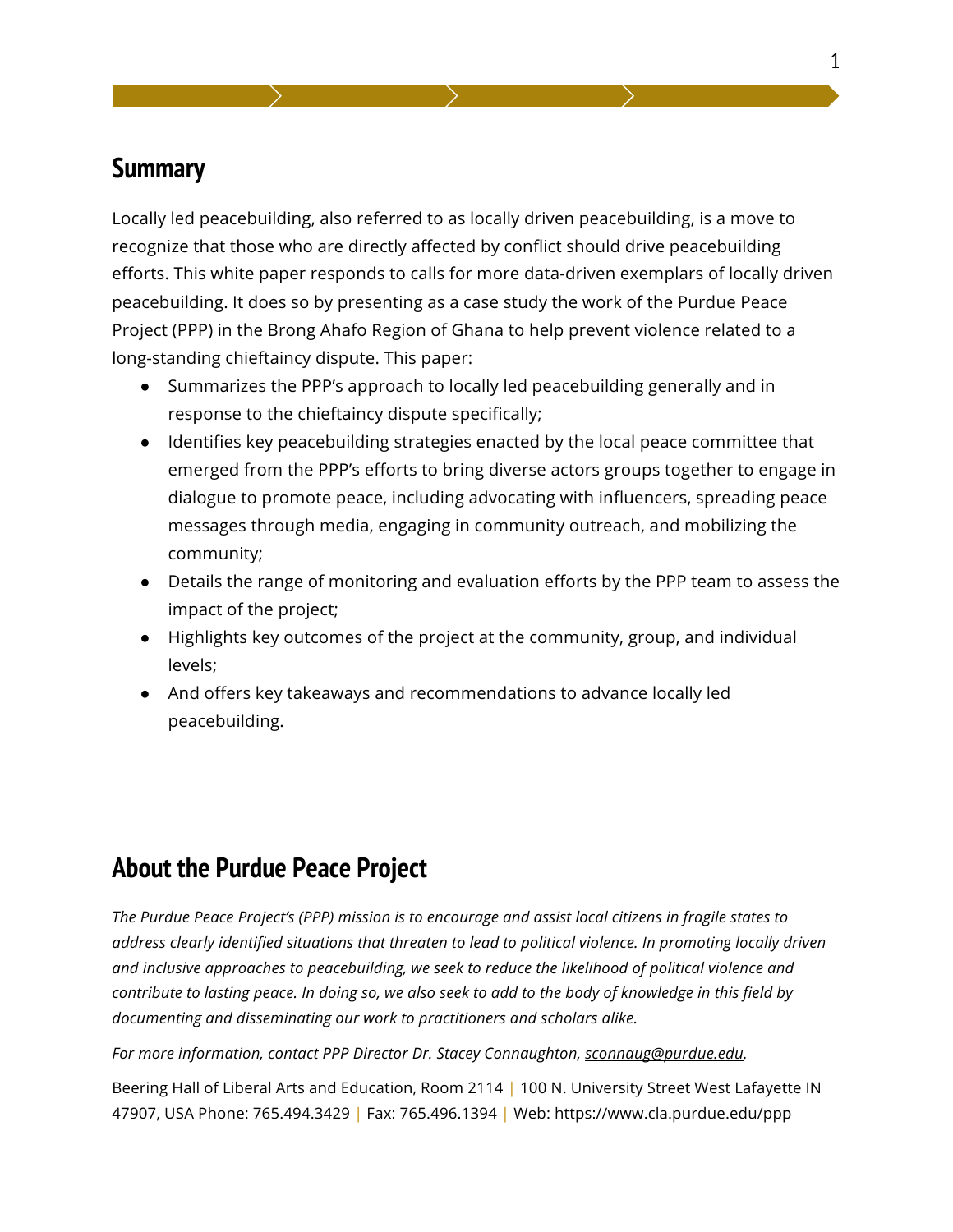## **Introduction**

All too often, peacebuilding processes consist of international policymakers meeting in major cities such as London or Washington D.C. to decide how to address specific instances of conflict. Frequently, the only representatives of the communities being discussed are elites, who may not have any real connection to the instances of violence or even represent the local citizens involved (Mac Ginty & Richmond, 2013). Outside parties determining plans of action for peacebuilding is not sustainable. How are they supposed to truly understand the complex issues that comprise specific instances of violence, value the outcomes that do not affect them personally, or know what local community members want or are willing to implement?

Recently, there has been a local turn in peacebuilding (Mac Ginty & Richmond, 2013) – a move to include those most affected by conflict in peacebuilding as decision-makers in violence prevention activities. To be able to sustain this turn toward locally driven peacebuilding, also referred to as locally led peacebuilding, there has been a call for more models and exemplars to be shared and discussed that illustrate how such projects can be implemented, as well their successes in preventing violence

*"*Locally driven peacebuilding is an approach in which the people involved in, and most affected by, violent conflict work together to create and enact their own solutions to prevent, reduce, and/or transform the conflict, with the support they desire from outsiders. This is an inside-out, bottom-up approach that involves mobilizing local capacities, knowledge, and resources." ("Locally Driven Peacebuilding," 2015)

("Locally Driven Peacebuilding," 2015). Additionally, there have been calls for greater transparency and demonstration of (cost-)effectiveness in the field of peacebuilding. Models and exemplars that use an evidence-based approach are needed to illustrate the fact that successes of violence prevention can be measured in terms of evaluating empirical data (Blum, 2011).

This white paper responds to these calls. It explicates one example of an evidence-based, locally led peacebuilding approach, using a case study of the Purdue Peace Project's (PPP) work related to a chieftaincy dispute in the Brong Ahafo Region of Ghana to do so. PPP, a university-based political violence prevention initiative that is committed to a data driven, locally led approach, has been working with local citizens in this region since June 2012 to support the prevention of violence related to a lengthy chieftaincy dispute. In this white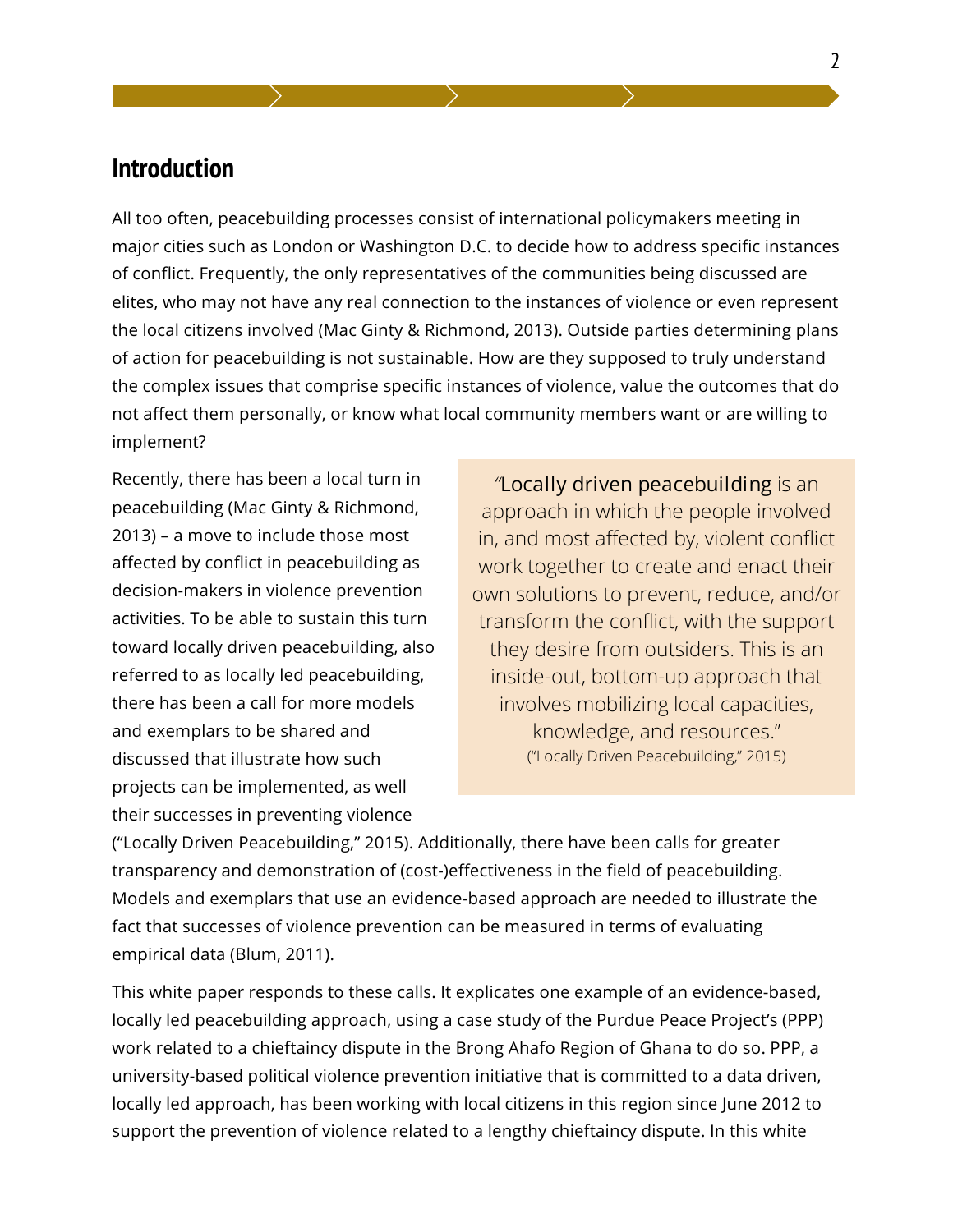paper, we first describe the PPP's approach to peacebuilding and the context of the conflict. Second, we detail the peacebuilding strategies and activities that have been designed and implemented by local citizens. Third, we discuss the monitoring and evaluation method used by the PPP that allows for understanding how activities are working within the community and whether they are successful. Fourth, we identify impacts of this locally led peacebuilding initiative at the community, group, and individual levels. Lastly, we offer recommendations for those interested in advancing locally led peacebuilding.

# **Approach and Context**

Locally driven peacebuilding is an approach in which the individuals who are involved in and are most affected by violent conflict work together to create and implement their own solutions to prevent conflict and create peace ("Locally Driven Peacebuilding," 2015). This approach promotes local ownership of peacebuilding activities by assuming that those who live amongst violence and its consequences must play the biggest role in addressing said violence. In a locally led approach, outsiders to the conflict, such as aid workers, academics, and funders, work to support the local groups by encouraging and assisting their efforts.

#### **PPP at a Glance**

Launched in 2011

18 locally led peacebuilding projects in 4 countries

Prevents violence related to a variety of conflicts, including chieftaincy disputes, election violence, inter-ethnic and inter-religious disputes, and conflict over land and natural resources, among others.

Support can consist of providing spaces for conversations about the design and implementation of peacebuilding strategies, offering technical and financial support, and/or connecting or forming local groups. Ultimately, in locally led peacebuilding, outsiders must take the backseat to the peacebuilding work that is done by local citizens.

#### PPP's Approach

The Purdue Peace Project (PPP) is a university-based initiative that takes a locally led approach to peacebuilding. The PPP works with everyday citizens in fragile states to assist in the prevention of violence in local communities. PPP's work is based on a set of guiding principles including the following: (a) local citizens have the capacity to develop and implement strategies to prevent the escalation of disputes into full-fledged conflict; (b)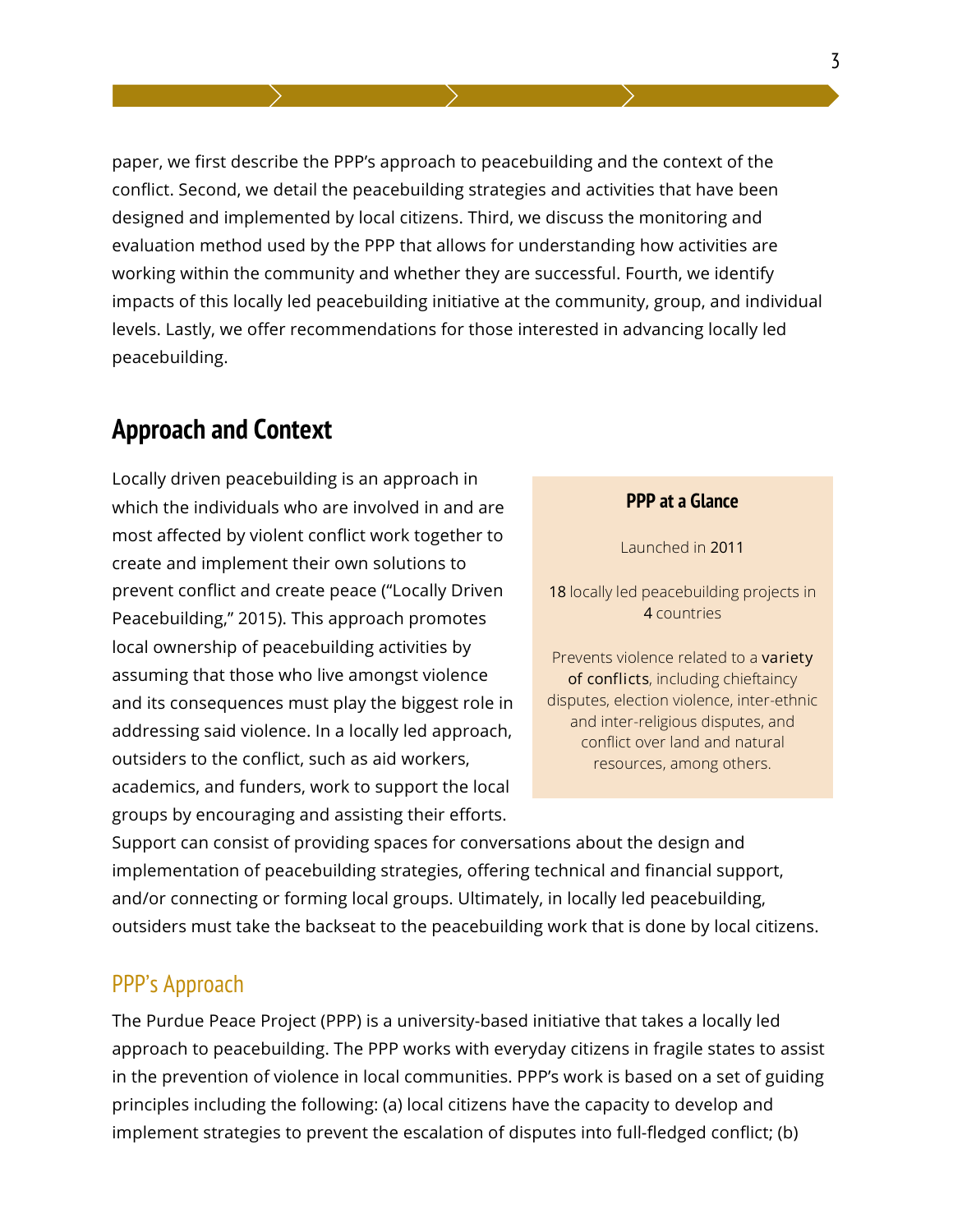dialogue may inspire initiatives that prevent violence; and (c) peacebuilding efforts are optimized if originating from, and led by, individuals local to the dispute.

PPP engages in data-driven work to advance knowledge about political violence prevention and aims to use evidence-based results to impact both peacebuilding in communities and peacebuilding scholarship. Projects are selected based on the criterion that PPP's work with local citizens may help reduce the likelihood of political violence. Before projects begin, PPP researchers travel multiple times to a community to meet with community members with the goal of building relationships and collecting information. Importantly, these trips help determine whether the community members would like to collaborate with PPP. Once a community invites the PPP to collaborate with it, the PPP team constantly communicates with its in-country director and local citizens to understand what is working, what might need to be adjusted, and the overall success of its collaboration with local actors in building peace.

## Chieftaincy Dispute in the Brong Ahafo Region of Ghana

PPP has been working with community members in a district in the Brong Ahafo Region since 2012. Threats of violence in this district originated from a chieftaincy dispute between royal families that had stretched on for more than a decade. The chieftaincy dispute began after the incumbent chief passed away; each family believed a different person should have been named as the successor. Lacking a chief, the community experienced years of stalled education and development. This was further complicated due to the disputing families belonging to opposing political parties, creating fear that violence would erupt during the 2012 elections.

As a response to this potential for violence, in June 2012, PPP convened a group of local actors in the

#### **Chieftaincy in Ghana**

Chieftaincy is a traditional system of authority and governance in Ghana that functions alongside formal government institutions. It involves paramount chiefs of traditional areas, queen mothers, as well as various sub-chiefs. The chieftaincy system is often based on kinship, with chiefs being nominated and en-stooled from royal families following, for example, the matrilineal line. Chiefs can play an important role in development for communities, particularly in attracting investment from the central government.

community – chiefs, queen mothers, elders, youth, women, media representatives, political parties, and opinion leaders – to discuss ways to prevent violence and promote peace as part of what we call an actor meeting. This meeting was an opportunity for the groups to dialogue about how to prevent violence. This meeting, as well as follow-up meetings with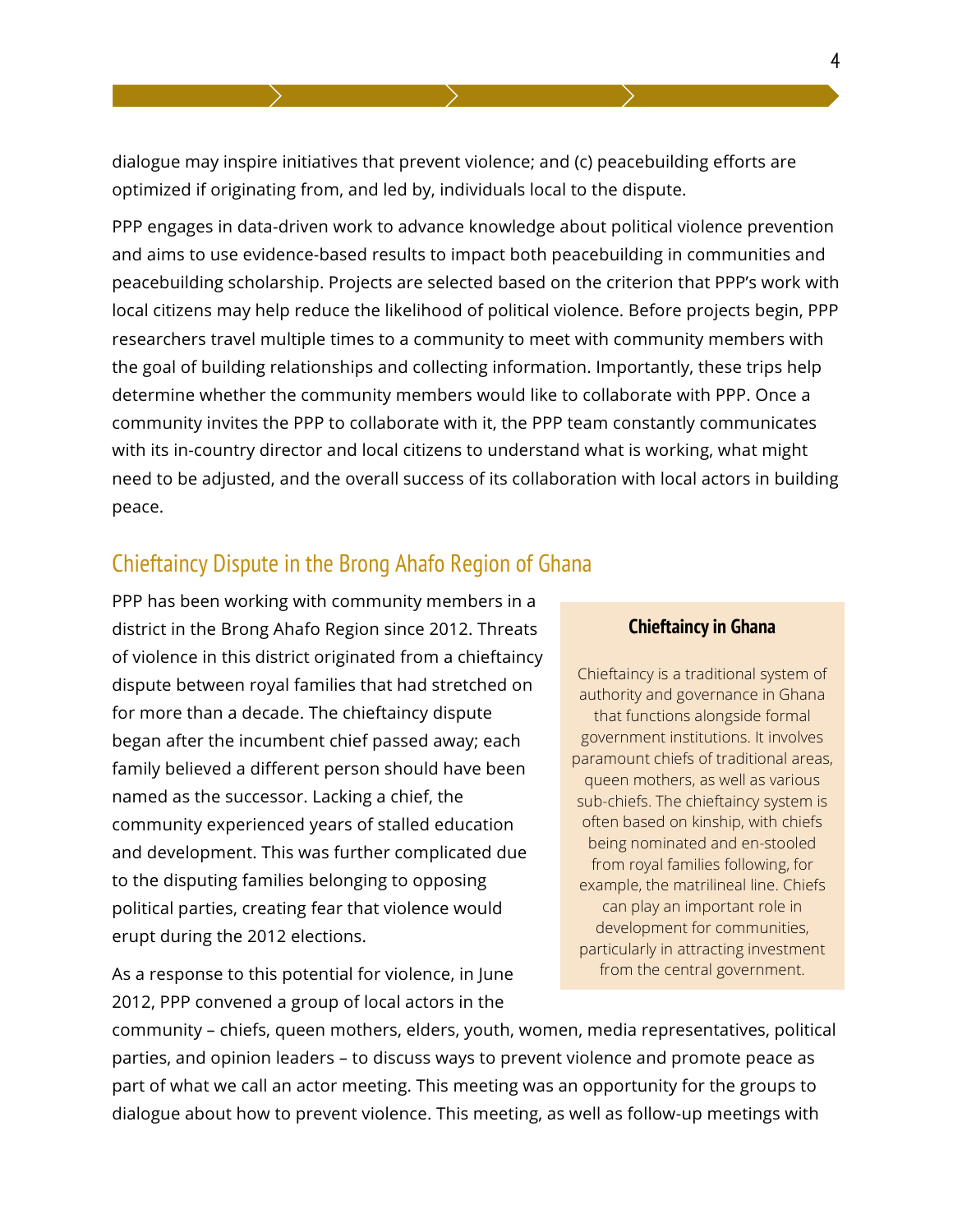representatives of these actor groups, resulted in the emergence of a local peace committee (LPC). The 8-member LPC then went on to engage in a number of strategies to prevent violence and promote peace, as will be discussed in the next section.

# **Peacebuilding Strategies**

LPC members employed several different strategies to de-escalate conflict and encourage a peaceful solution to the chieftaincy dispute between the two royal families. This section details the four primary strategies advanced by the LPC to prevent violence related to the chieftaincy dispute. These strategies, some of which emerged from the initial actor meeting, were both designed and implemented by LPC members with the support and encouragement of PPP.

| <b>Advocacy</b>                                                                                                                    | <b>Media</b>                                                                                                                              | <b>Outreach</b>                                                                     | <b>Mobilization</b>                                                                          |
|------------------------------------------------------------------------------------------------------------------------------------|-------------------------------------------------------------------------------------------------------------------------------------------|-------------------------------------------------------------------------------------|----------------------------------------------------------------------------------------------|
| • In-person appeals to<br>royal families and<br>opinion leaders<br>• Engagement with<br>police and judiciary<br>• Sharing a report | • Local, regional, and<br>international coverage<br>• Statements to<br>newspapers and radio<br>• Use of web platforms<br>and social media | • Programs in<br>schools<br>• Visits to churches<br>and homes<br>• Community forums | • Demonstrations<br>and peace marches<br>• Petitions<br>• Attendance at<br>judicial hearings |

## Advocating with Influencers

One such strategy entailed engaging and collaborating with policy officials, police, and other key actors within the community. Members of the committee made personal visits to the police divisional headquarters where they met the district police commander. After committee members spoke with him and presented him with their goals, the police commander guaranteed support from the police in upholding a peaceful resolution to the dispute. The LPC also met with the former president and the then-president of the judicial committee of the Regional House of Chiefs to appeal for peaceful resolution of the conflict. The LPC also met with some influential chiefs in other parts of the country to encourage them to lobby their colleagues in the Brong Ahafo Region. All of these in-person meetings and visits helped to demonstrate community dedication toward a peaceful resolution. Additionally, a report of findings from the initial actor meeting was also circulated among chiefs locally and regionally, political parties, and opinion and religious leaders.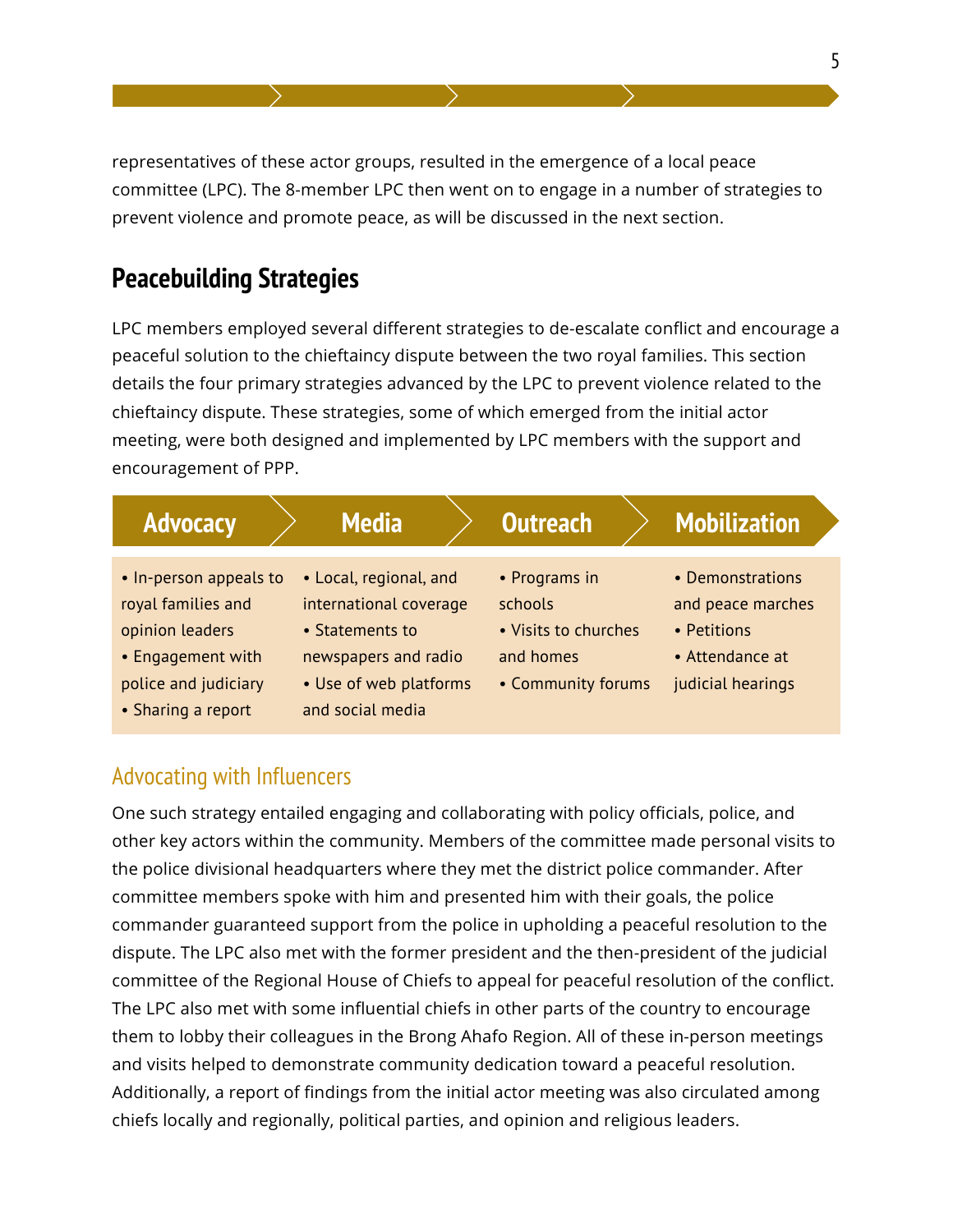## Spreading Peace Messages through Media

The LPC further engaged with local, national, and international media outlets in order to spread their message about the need for peace while further encouraging community members to reinforce that call for peace. Youth belonging to the community wrote discussions about the need for an end to the chieftaincy dispute and submitted them to local, regional, and national media outlets such as newspapers and radio stations. Many of the media outlets used also had partners in the countries around the globe, thus resulting in international engagement in the conversation around peace. The LPC organized press statements and internet discussions on Twitter, Facebook, and other online media and blogs to further disseminate information and engage the community.

## Engaging in Community Outreach

Engaging in direct community outreach was also a key strategy for the LPC. A program for local primary and tertiary schools was implemented. This program featured a public forum for discussion of the conflict with important stakeholders, thus engaging the youth and their families in the conversation. Advocating for violence-free elections was also a center of these conversations, thus building a framework for long-lasting, sustainable peace. Many of these conversations were also replicated at churches and homes in order to educate the entire community about the possibility of violence-free elections and upholding peace.

## Mobilizing the Community

The LPC also mobilized the community through a series of public demonstrations, petitions, and their continued presence at judicial hearings. The committee organized 18 football clubs for a peace march. Women's groups also mobilized and celebrated the International Day of Peace and International Women's Day by marching through the town in red and black clothes to denote a mood of sorrow, thus telling the royal families that the community was in a state of mourning due to the dispute. Marches ended at the houses of the royal families involved in the dispute, where local citizens presented written petitions. Another peace march was held in anticipation of the verdict, bringing together various citizens, including women, children, religious leaders, and many more, and urging all in town to accept the anticipated verdict of the judicial committee. This march received media coverage from local and national media outlets. With the help of the youth, the LPC collected signatures from the students in both secondary and tertiary institutions in order to appeal to the royals and the chiefs to resolve the conflict. The committee also worked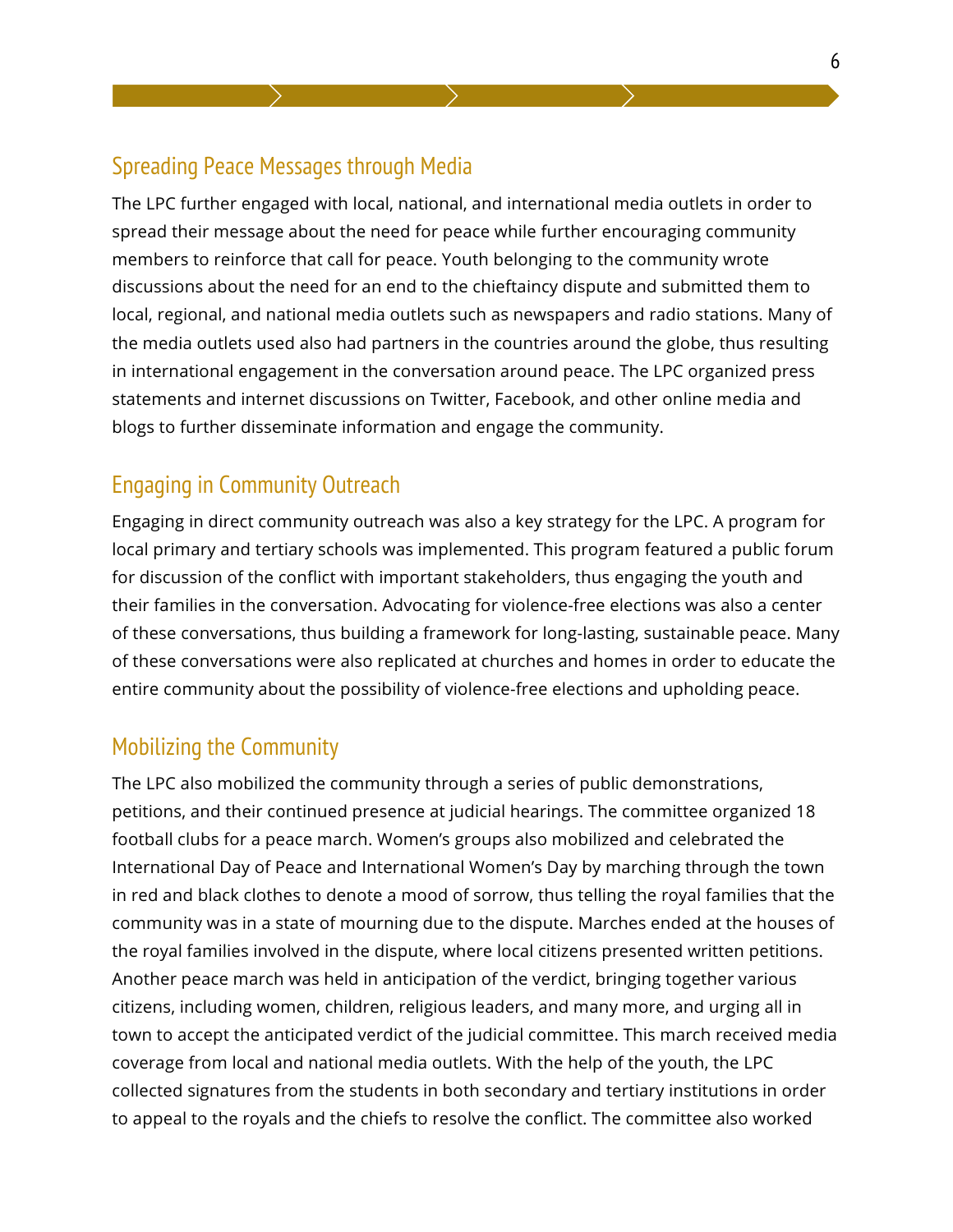together to ensure the physical presence of the LPC and other local citizens at judicial hearings regarding the chieftaincy dispute between August 2012 and September 2013.

# **Monitoring and Evaluation**

The PPP employs a rigorous, context-sensitive approach to the monitoring and evaluation of its initiatives. Being a university-based initiative, the PPP's mission includes contributing to new knowledge for both practitioners and scholars. In this section, we highlight the ways the PPP engaged in monitoring and evaluation of the locally led peacebuilding initiative in the Brong Ahafo Region.

#### **Monitoring**

PPP monitored the chieftaincy project's progress in several ways. First, the PPP's West Africa Program Manager (WAPM), a staff member who was Ghanaian and based in Ghana, was in regular correspondence with the LPC and documented project activities through reports and photos. During field visits, PPP team members, including the WAPM, observed activities and engaged in conversations with community members concerning their perception of work done. Further, PPP researchers based at Purdue University also regularly monitored local, regional, and national media coverage; conducted weekly Skype calls with the WAPM; and discussed the work being done at weekly team meetings. Additionally, an external consultant offered weekly feedback to the PPP director.

## **Evaluation**

In terms of evaluation, PPP collects data before, during, and after its collaborations to assess its impacts (see Appendix for more details). PPP typically searches for perceptual and behavioral change among individuals over time, media coverage change over time, and other outcomes specific to each project. Indicators of impact for specific projects are emergent and co-determined with local citizens, in particular with the LPC. PPP also considers if other non-governmental organization are working in the area at the same time, and how that may affect attributions of our impact. Overall, all assessments are established upon empirical data, collected at multiple points over time.

In the case of the chieftaincy dispute, PPP relied primarily on qualitative data, particularly in the form of interviews and focus groups, throughout the life cycle of the project. These forms of data collection reflected PPP's emphasis on locally driven action to enact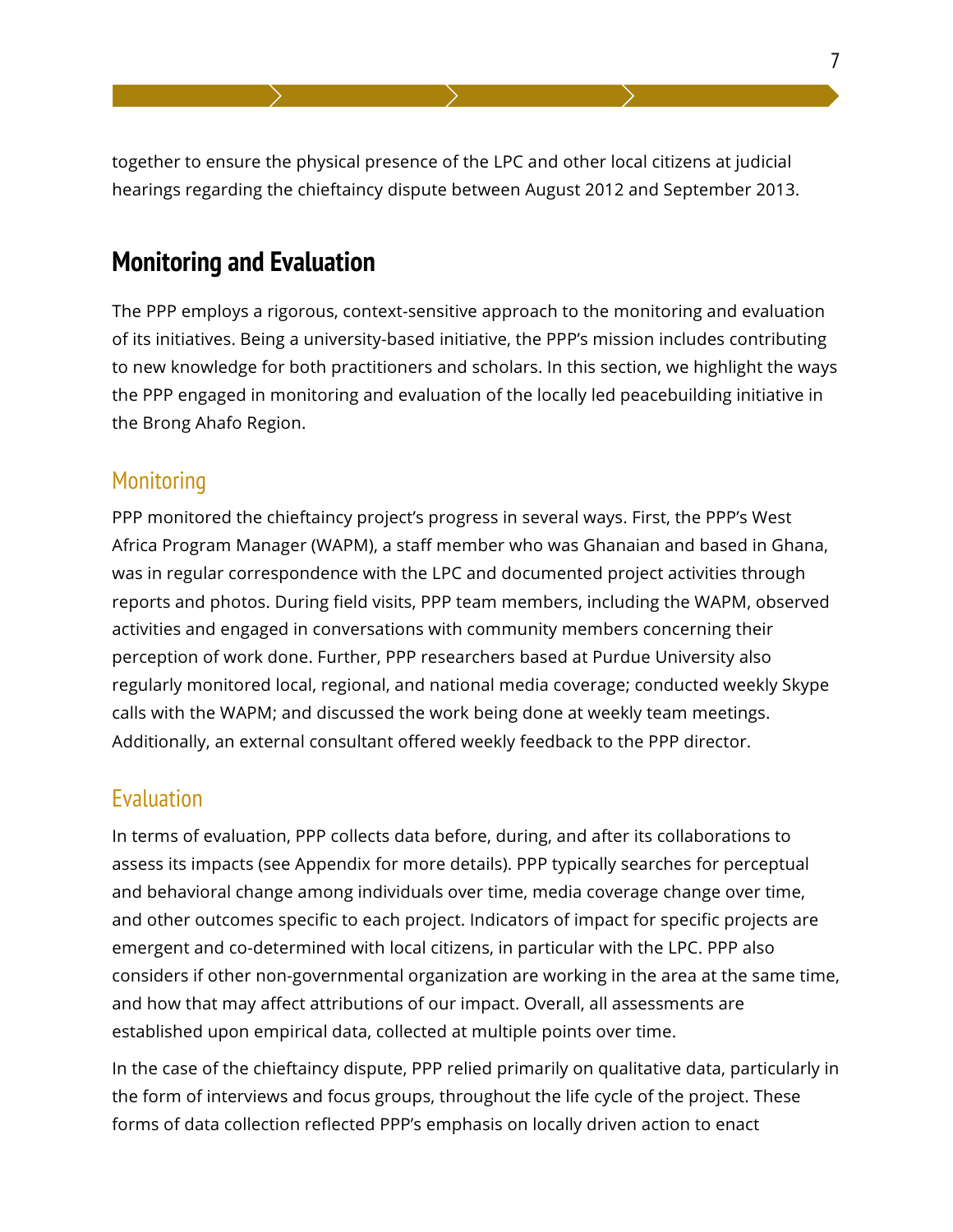sustainable change in every step of the process, as well as its desire to gain understanding toward building new knowledge with local collaborators. By integrating local direction, insight, and evaluation into the methodology of this project, the PPP was able to more effectively analyze and assist the LPC in addressing the chieftaincy dispute. In this sense, reliance on empirical data and local participation is key to any project enactment with PPP.

Baseline data were established in June 2012. These data were collected through four focus groups, each with different actor groups within the community. These citizens worked to identify and develop possible strategies to resolving the chieftaincy dispute. Furthermore, PPP observed and documented a corresponding two-day actor meeting as well as conducted 10 post-meeting interviews.

| <b>Monitoring</b> | <b>Evaluating</b>               |
|-------------------|---------------------------------|
| • Photos and      | $\bm{\cdot}$ Data collection at |
| reports           | multiple time points            |
| • Field visits    | • Interviews                    |
| • Meetings with   | • Focus groups                  |
| <b>WAPM</b>       | • Observations                  |
| • Media reports   | • Debriefing meetings           |
| • Team meetings   |                                 |
|                   |                                 |

In both August and October 2012, individual and group interviews were conducted as well as regular meetings with the LPC. These visits following the initial actor meeting also involved debriefing meetings to discuss the findings thus far and challenge or confirm interpretations.

Following the court ruling in September 2013, PPP conducted four additional field visits to evaluate the initial project. In November 2013, PPP conducted focus groups with the LPC and with prominent community members as well as 11 interviews with individuals and groups of community members. In March 2014, PPP conducted a focus group and interviews with LPC members. Additionally, PPP conducted seven interviews with community members to further understand more local views and responses. That following October 2014, seven in-depth interviews were conducted with LPC members about their involvement in the initiative. Finally, in December 2014, PPP organized a focus group discussion and debriefing meeting with the LPC. While this ended the formal evaluation of the outcomes of the initial chieftaincy dispute project, PPP continues to be in regular contact with the LPC to monitor the status of peace in the community. PPP has also conducted subsequent focus groups with the LPC about committee members' roles in intervening in other conflicts in neighboring communities.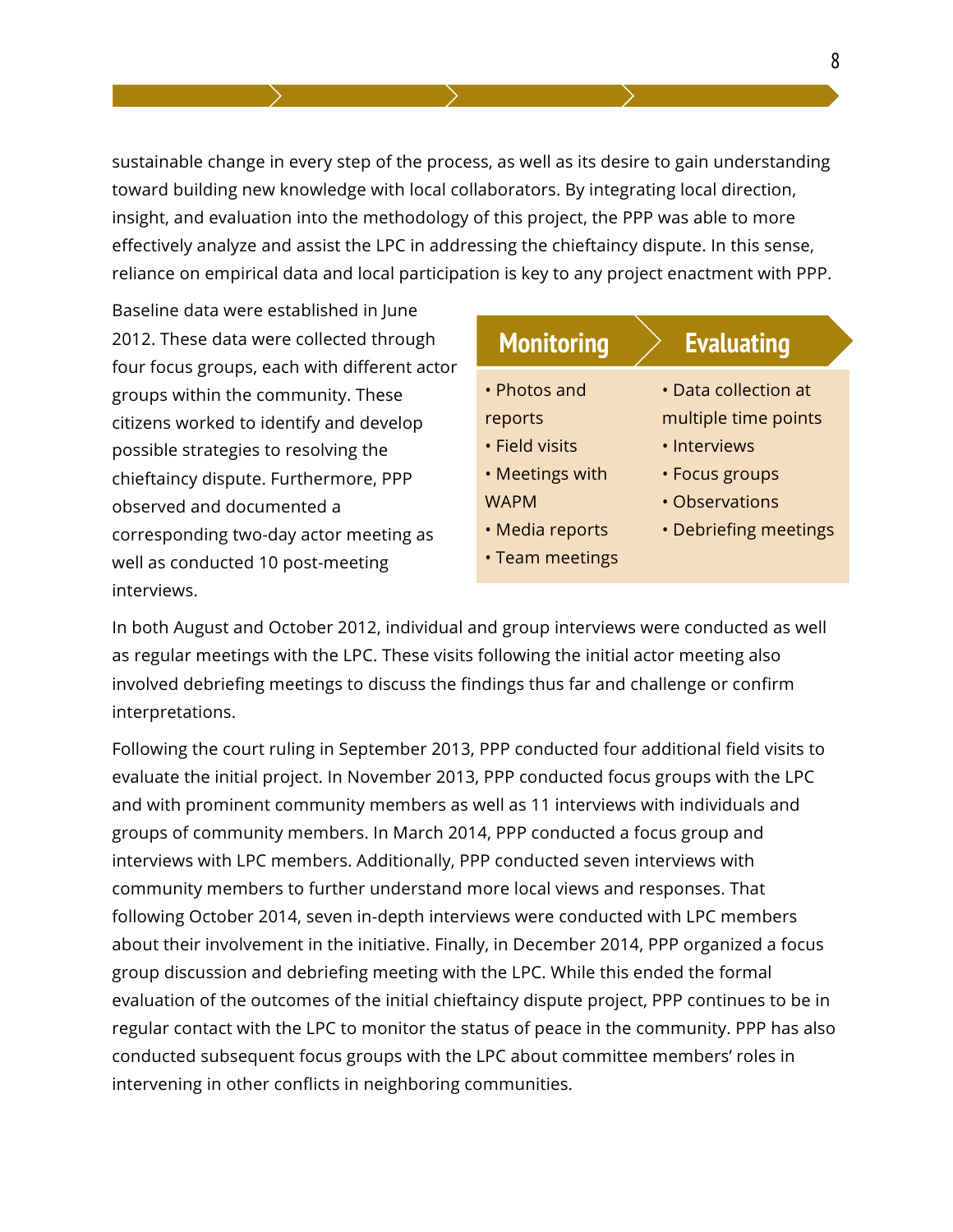In all cases, focus groups and interviews were recorded with permission and transcribed by team members. PPP team members analyzed the data to assess the outcomes and learnings of the project and to inform next steps.

# **Project Outcomes**

Through its data collection efforts, PPP documented several outcomes emerging from this locally driven peacebuilding initiative. These outcomes occurred at the community, group, and individual levels. Participants attributed these outcomes to the peacebuilding efforts of the LPC supported by the PPP.



## Community Level Impact

Speeding up the Resolution

#### *"We pleaded to other chiefs, those who are involved. So we advised them. We talked to them. We tried to advise them so that they can forget about [it.]. They can speed up the case."*

A key outcome of the LPC's efforts involved speeding up the court judgment. A major hold up in the resolution of the dispute had been consistent court delays. The LPC's advocacy efforts reduced the amount of time between sittings from months to weeks. Committee members noted that the Regional House of Chiefs was "more or less dragging their feet" and it was the LPC's advocacy and education efforts that gave them the impetus to act. A ruling in the 13-year chieftaincy dispute was issued in September 2013, 14 months after the the LPC became involved.

#### Lack of Violence

*"[Before when] the queen mother nominated [the chief], in fact, there was a big problem here. The police fired the tear gas. In fact, people were all aggressive to attack the police. But later on, we sit and advise them that the matter is before the court, so they should wait for the court's ruling. There wasn't a day to fight each other, no, no, no... Yes, there is no fights. You can't see that the two factions are fighting."*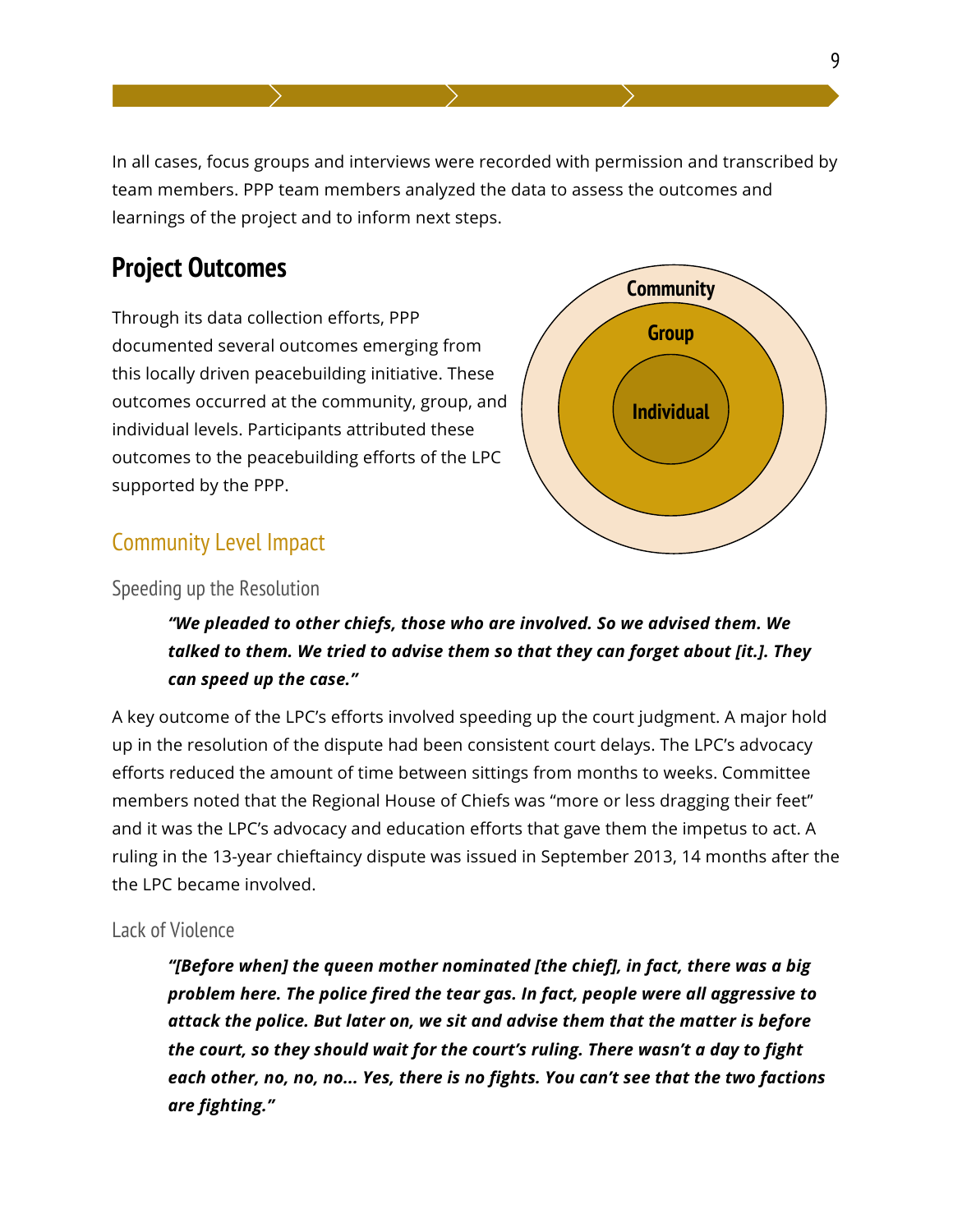Participants also discussed how the LPC's efforts and involvement in the issue helped reduce the likelihood of political violence, both during the December 2012 elections and after the ruling was issued. No incidents of violence related to the dispute were reported after the judgment, despite fears that there would be a high likelihood for violence. The LPC's persistent and pervasive appeals to the factions as well as the community to keep the peace no matter what the ruling stated helped the aftermath of the judgment be peaceful. As one LPC member stated, "The majority has now seen that there is no need for any sort of conflict, and that the conflict would rather destroy [the town]. People are now come to accept it." A community member expressed his appreciation of the committee, saying, "For it to calm down the violence, we are very grateful."

#### Peaceful Initiation of Community Development

*"The statue was erected to honor the people. We are a farming community, especially cocoa farming community, so some, one of the inhabitants, he felt he had to do something for the town, so he erected this statue. He didn't use that of any personality but a farmer. The statue is at the big roundabout. But the other faction didn't want this thing to be inaugurated, because if they allowed it, it will mean that the next time that this something happened, so they were sabotaging it here and there. But after the verdict, [the chief] has succeeded in getting the thing inaugurated. There was a big function."* 

Community members identified as significant the peaceful initiation of community development initiatives following the initial ruling. As the participant above indicated, previous attempts to inaugurate a statue at the center of a major hub in town had been disrupted and the statue itself had been damaged as a result of the conflict. The fact that such an activity was able to be completed without violence was considered an indicator of peace. In the past, such community development activities would have been met with violence had one or both sides fully rejected the judgment. Other examples of community activities that occurred peacefully included launching a community-supported educational and health fund, cleanup activities, and street naming, among other initiatives. Similarly, the hosting of a local festival that had not taken place in years and during which the new chief assumed his position without violence was also considered a sign of peace.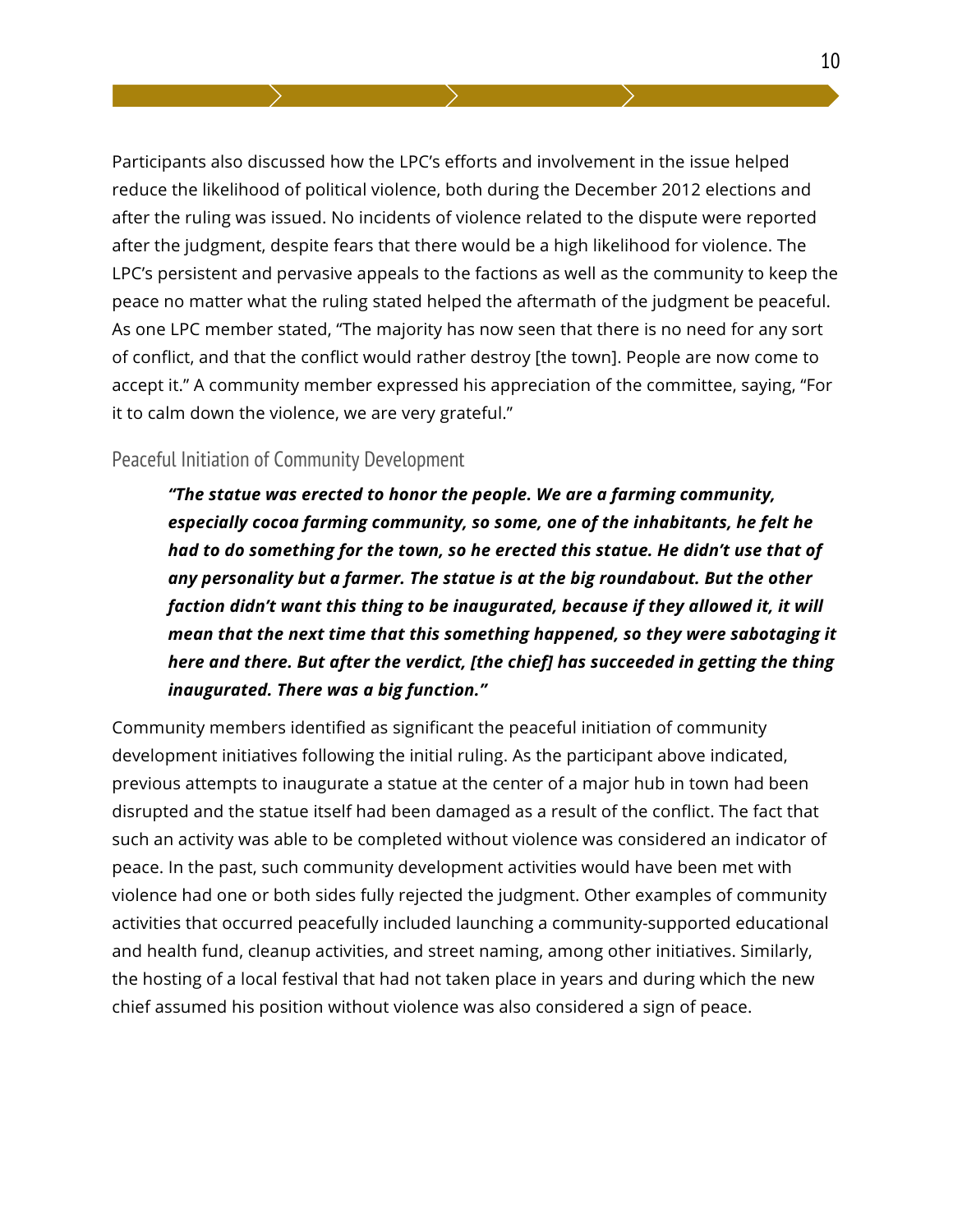## Group Level Impact

#### Formation of the Local Peace Committee

*"We educated our people. We went on radio. We organized some kinds of forums and other things, and people also heard our voices and they accepted us in the community."*

From the initial actor meeting and subsequent conversations emerged a group of individuals who formed a local peace committee that remains active to this date. The 8 member committee includes representatives from the various actor groups involved in the original meeting including both men and women and elders and youth. As discussed earlier, members voluntarily took action related to the chieftaincy dispute in multiple forms to promote peace in the community. By taking action to effect change, LPC members began to identify and act both individually and collectively as agents for peace. Members described the committee as a "strong force to reckon with" as a result of not taking sides and gaining the respect of the parties involved. Following the judgment in 2013, the LPC continues to mobilize when there are indicators of the potential for violence to promote peace within and beyond the community, as recently as 2017 mobilizing in response to a court appeal related to the original chieftaincy dispute and monitoring disputes between nomadic herders and farmers in the district.

#### Recognition as Peacebuilders

#### *"When we talk, they listen. That is a good thing. And two, when they have a problem, they know we exist, so they contact us."*

LPC members became recognized by others as peacebuilders both within and beyond the community. Others' acknowledgement of their legitimacy and roles as agents for peace was considered significant as they were not only praised for their efforts to maintain peace but also sought after for advice and to intervene in other conflicts. As one member said, "In fact all the chiefs have recognized the peace committee, the role we have played." The LPC has also been asked to intervene in neighboring conflicts, including at the time preventing bloodshed in another chieftaincy dispute within the district and advocating for peace in communities outside of area involved in a land dispute. Different entities have also consulted with the LPC on a variety of issues. They have informed the police about early warning signs of violence, discussed security and stability issues with the municipal security council, and been invited to attend municipal assembly meetings.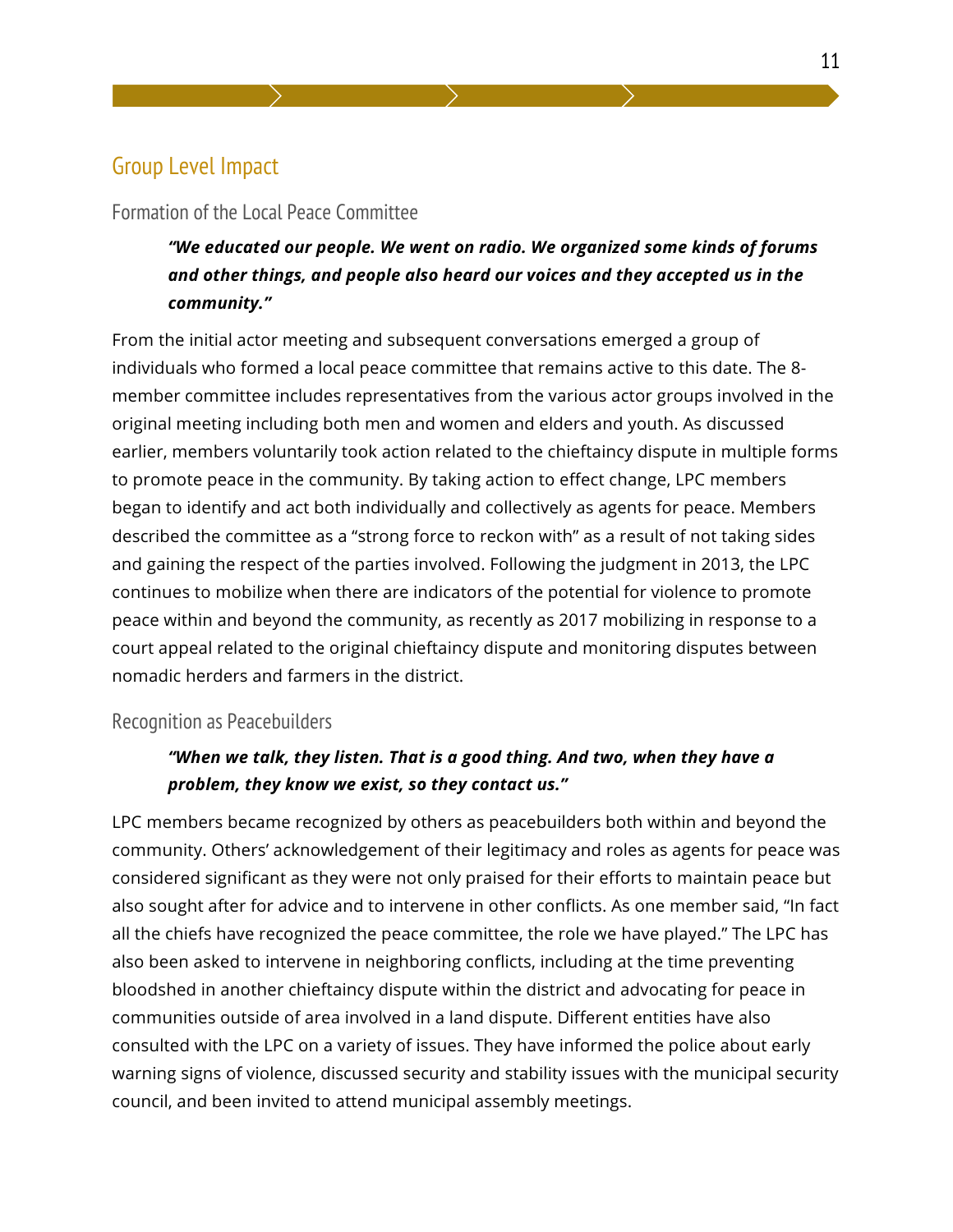## Individual Level Impact

#### Increased Knowledge and Skills

#### *"I think it's good idea or it's good education for us to know how to approach people, and how to get people's mind, and how to talk to them. So chieftaincy issues [are] very complicated and we learn a lot from that."*

LPC members increased their knowledge and skills through their involvement in the committee. In particular, they identified gaining communication skills, specifically learning how to engage in conversations with people in a variety of positions in the community and conflict. Members also indicated they had increased confidence in enacting their newfound knowledge and skills. One committee member described these as "something like communication skills...you know, the approach, and how to keep secrecy and other things so you are not be biased in how to you know go about your resolution. We learned a lot actually."

#### Expanded Network and Status

*"It is introduced me to a lot of people. As you know in this part of our, the world, if you are a young guy and you are always with the big people or the elders, they rank a bit high, because the saying is, if you know how to wash your hand, you eat*  with the elders, and because of that personally, I think I have gained a lot of *recognitions."* 

Committee members also reported that their networks within and beyond the community expanded, in some cases resulting in enhanced status in their families or in the community as a result of their involvement in peacebuilding efforts. One of the members reported having been elevated in his family's hierarchy due to his involvement in the LPC. He noted that his family now holds him in very high esteem, "The part I have played in fact has enhanced my position as a person in [the community]." A male youth member reported that the project had helped him develop relationships with elders and those in decisionmaking positions in the community, and learn how to appropriately communicate and behave in settings with those individuals. This same committee member was nominated to serve in an official role with the new chief's health and education fund.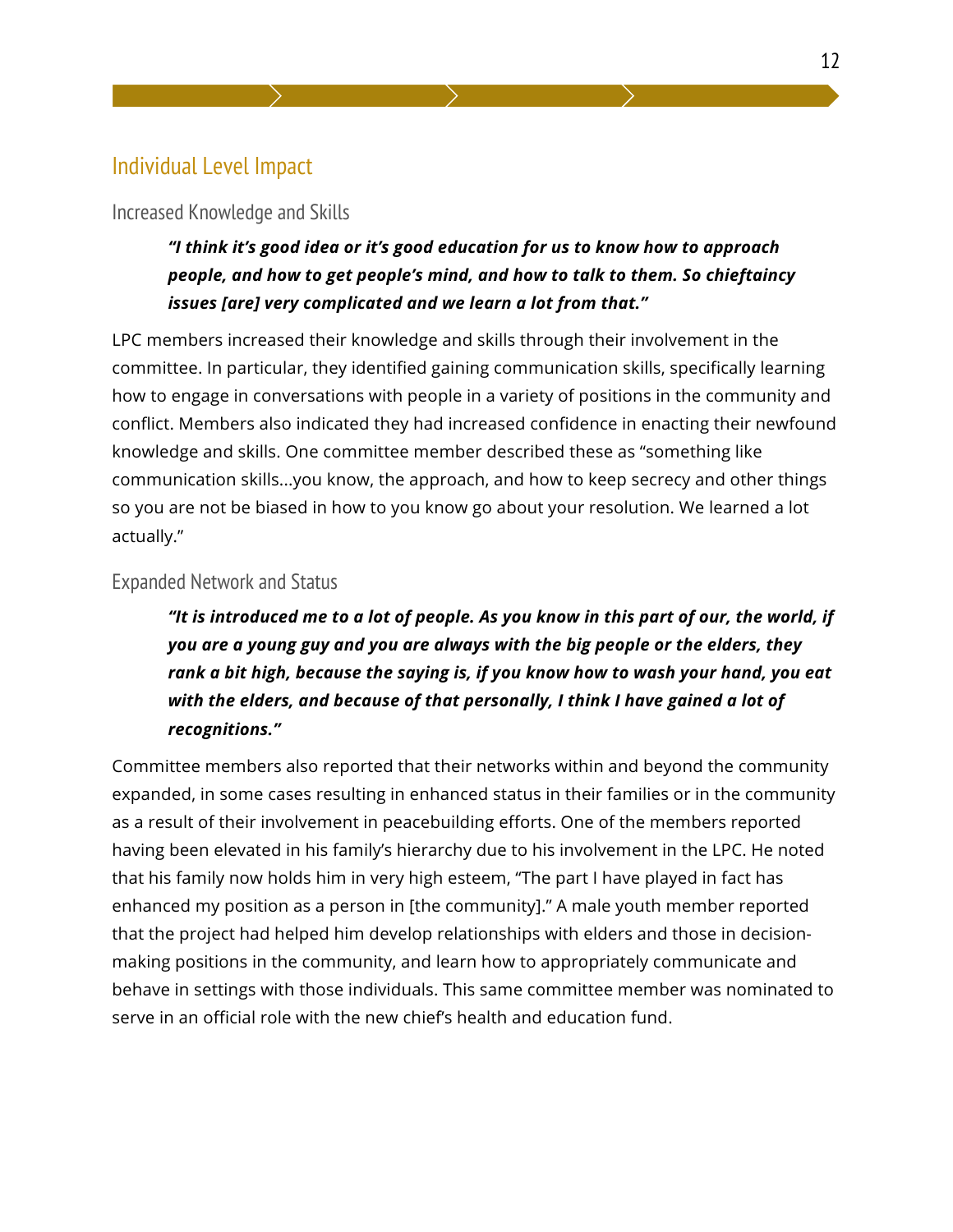## **Conclusion**

Locally led peacebuilding represents a turn toward recognizing that those who are directly affected by conflict should be the ones driving peacebuilding efforts. In this white paper, we have responded to the need for more evidence-based exemplars of locally driven peacebuilding by explicating an initiative supported by the Purdue Peace Project to prevent violence related to a chieftaincy dispute in the Brong Ahafo Region of Ghana. In doing so, we have highlighted the peacebuilding strategies enacted by local citizens, the methods for monitoring and evaluation, and the outcomes of the initiative.

#### Key Takeaways and Recommendations

To conclude, we identify key takeaways and offer recommendations for those seeking to advance evidence-based, locally led peacebuilding efforts:

- As this case illustrates, those who are directly affected by conflict can work together to build peace. In fact, our findings demonstrate that when provided with the space to engage in dialogue (as seen through the actor meeting), local citizens are able to identify and collectively enact peacebuilding strategies to prevent violence in their own communities. We encourage those interested in advancing locally led peacebuilding to consider how such dialogic spaces can be created, what conditions must be met, and how such moments can serve as a catalyst for action. Additional models and exemplars are needed to understand the possibilities and constraints of such spaces for locally led peacebuilding initiatives. In particular, cases of both success and failures of these spaces to catalyze productive action to prevent violence and build peace could contribute to more effective practice.
- When those local to a conflict lead peacebuilding efforts, this case demonstrates how their efforts can contribute to change at multiple levels. As seen in the case of the chieftaincy dispute, change occurred at community, group, and individual levels. We recommend that those evaluating such efforts attend to these multiple levels of change over time, as they have the potential to highlight the unique contributions of locally led approaches especially at the group and individual levels.
- Further, we recognize the importance of working with those local to the conflict not only in the design and implementation of peacebuilding strategies, but also in how we monitor and evaluate locally led peacebuilding initiatives. Local citizens and collaborators may be better able to identify key indicators of impact, especially those that may not be immediately obvious to outsiders. For example, in the case of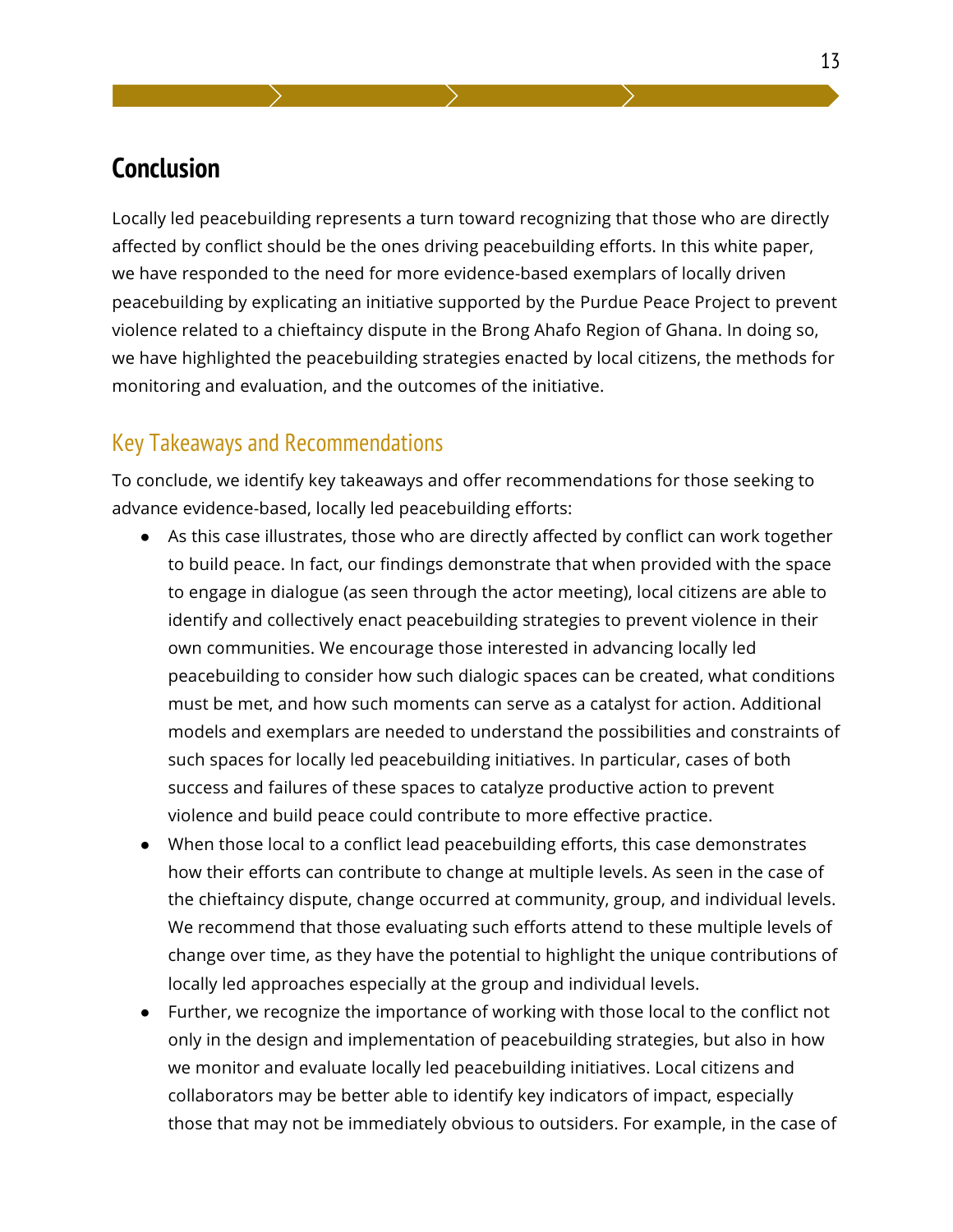the chieftaincy dispute, the initiation of the community statue as an important indicator of peace for the town emerged out of continued conversations with community members and the LPC. As a result, we see important synergies between locally led approaches to peacebuilding and participatory methods for evaluation that merit further exploration. We encourage those engaging in and/or supporting locally led peacebuilding approaches to consider adopting participatory evaluation methods and incorporating them throughout a project's life cycle.

● Additionally, the formation and recognition of the voluntary local peace committee and the sustained participation of most members over time provides evidence of both the motivation of those local to a conflict to mobilize for action in their own communities but also the (potential) staying power of such structures beyond their initial impetus, both of which are central arguments for locally driven approaches (see "Locally Driven Peacebuilding," 2015). We invite further attention to and support for local peace committees and other similar entities to encourage locally led peacebuilding. These local and at times informal groups may have a significant impact, yet we recognize that external constraints and internal conflicts may limit their continued action. More attention is needed to how to support such groups' resiliency and sustainability over time.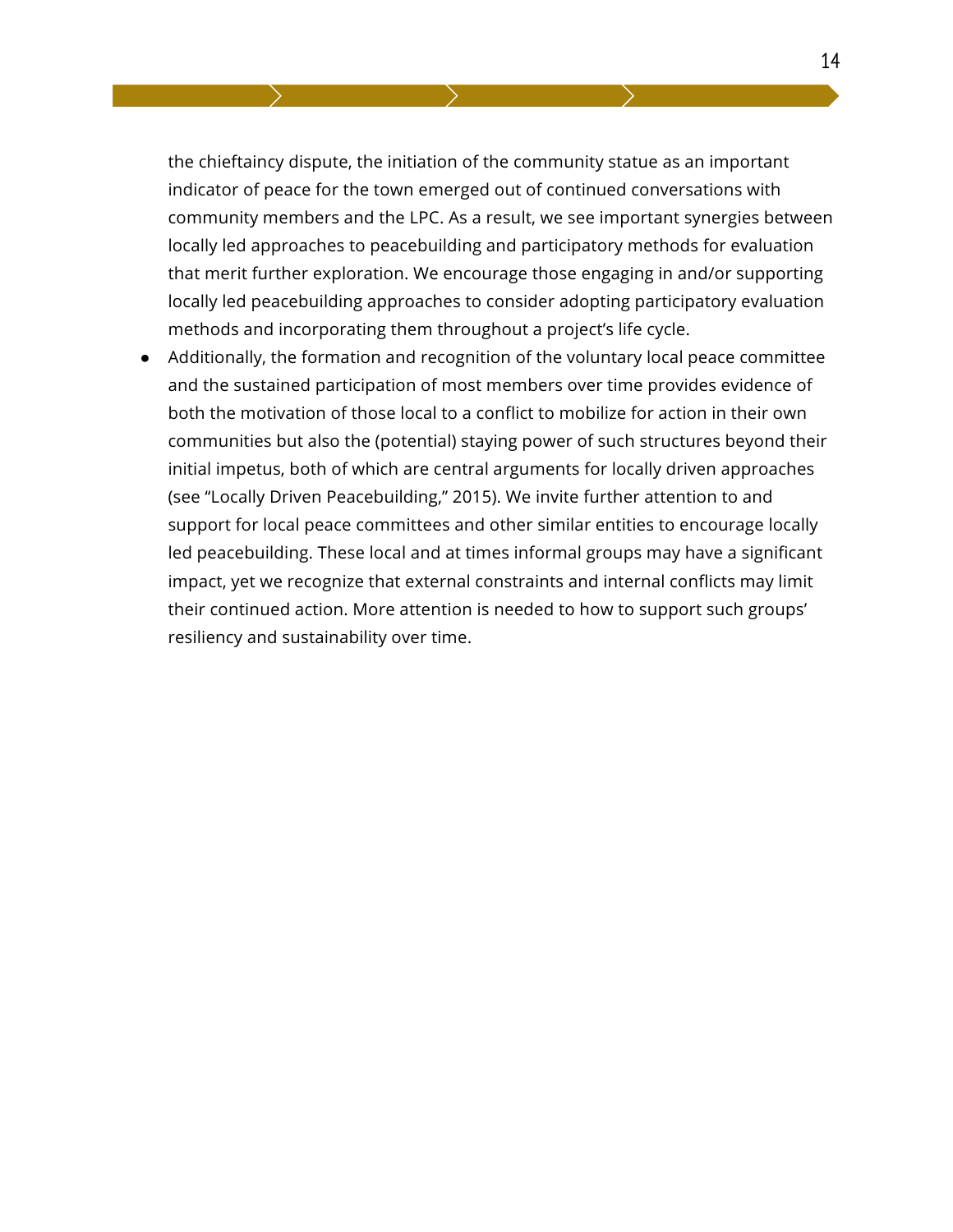# **References and Recommended Reading**

Blum, A. (2011). Improving peacebuilding evaluation. *United States Institute of Peace*. Retrieved from https://www.usip.org/publications/2011/06/improving-peacebuildingevaluation

*Locally driven peacebuilding*. (2015). Retrieved from https://cla.purdue.edu/ppp/documents/publications/Locally.pdf

Local peacebuilding successes. (2015). *International Peace Institute*. Retrieved from http://www.ipinst.org/2015/03/localpeacebuilding-successes

Mac Ginty, R., & Richmond, O.P. (2013). The local turn in peace building: A critical agenda for peace. *Third World Quarterly, 34*, 763–783. doi:10.1080/01436597.2013.800750

Leonardsson, H., & Rudd, G. (2015) The 'local turn' in peacebuilding: a literature review of effective and emancipatory local peacebuilding. *Third World Quarterly, 36*, 825–839. doi:10.1080/01436597.2015.1029905

Ó Súilleabháin, A. (Ed.). (2015). *Leveraging local knowledge for peacebuilding and statebuilding in Africa.* New York, NY: International Peace Institute. Retrieved from http://www.ipinst.org/2015/03/leveraging-local-knowledge-forpeacebuilding-andstatebuilding-in-africa

Pinnington, R. (2014). *Local first in practice: Unlocking the power to get things done*. London, UK: Peace Direct. Retrieved from http://www.peacedirect.org/us/local-first-action/